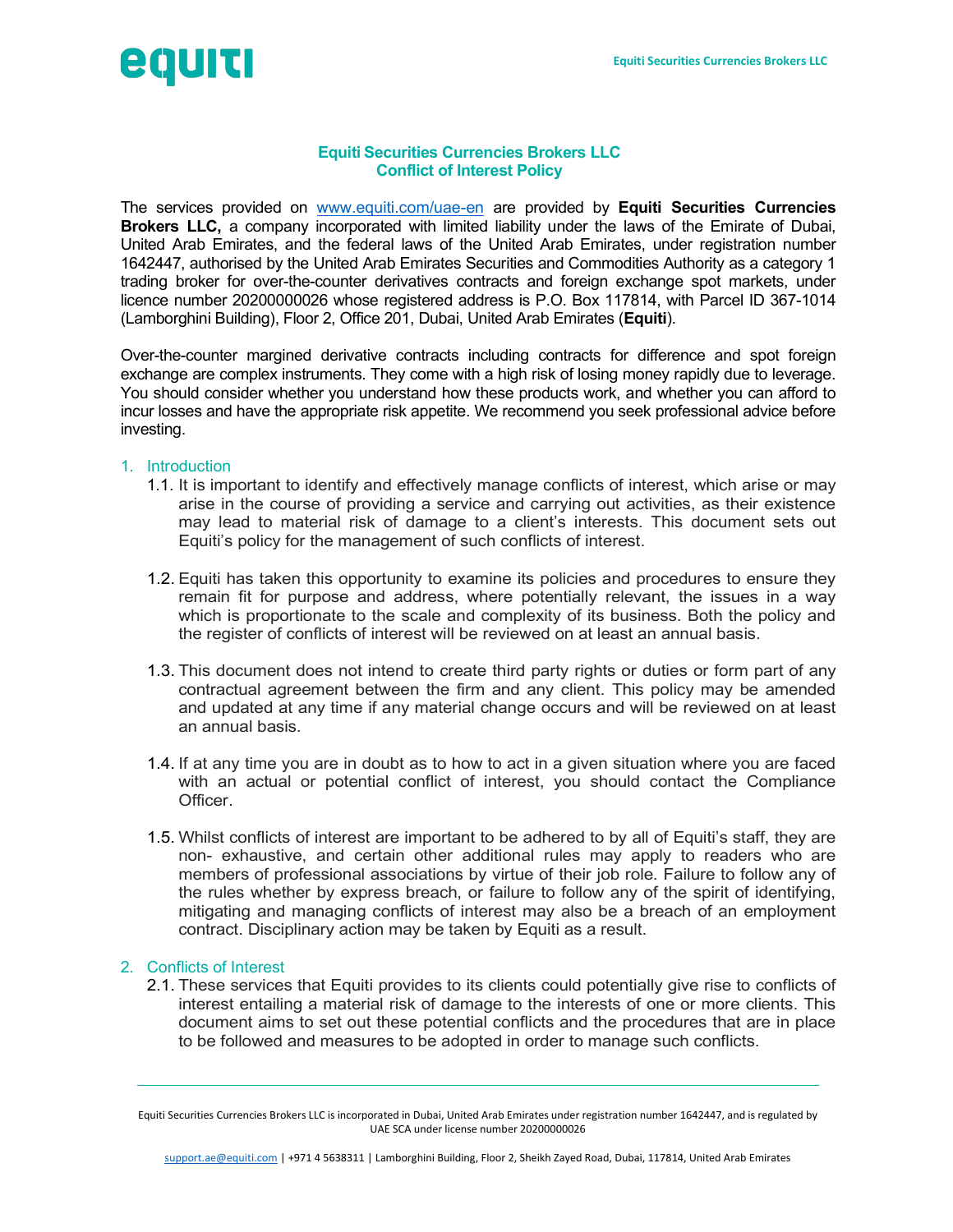

- 2.2. Conflicts of interest may occur between a customer and Equiti, including its managers, employees or any persons directly or indirectly linked to the firm, or between two or more clients.
- 2.3. Treating customers fairly is central to the core values of Equiti. There is an embedded culture that understands what is considered acceptable and unacceptable behavior. As such, conflicts of interest and the identification / management / mitigation thereof are central to this philosophy and culture.

### 3. Definition

3.1. An actual or potential conflict may arise when, in the exercise of its activities and services, the interests of Equiti (including its managers, employees and appointed representatives or any person directly or indirectly linked to them by the control); or its associates, and the interest of its clients, are directly or indirectly in competition, and which could significantly prejudice the client's interests.

# 4. Identifying situations where a conflict may arise

- 4.1. The circumstances giving rise to conflicts of interest include all cases where there is a conflict between the:
	- (i) interests of Equiti, an individual member of staff, certain persons directly or indirectly connected to Equiti; and the duty that Equiti owes to a client; or
	- (ii) differing interests of two or more clients, as Equiti owes a separate duty to each of them.
- 4.2. Conflicts of interests could prejudice a client in various ways, whether or not Equiti suffers any financial loss and independently of whether the actions or the motivations of the employees involved are intentional. For the purposes of identifying the types of conflicts of interest that arise, or may arise, Equiti must take into account, as a minimum whether the firm, a relevant person (e.g. a partner, employee or an appointed representative or a director, partner or employee of an appointed representative or a person who is directly involved in the provision of services to the firm or its appointed representative under an outsourcing agreement) or a person directly or indirectly linked by control to the firm:
	- (i) is likely to make a financial gain, or avoid a financial loss, at the expense of the client;
	- (ii) has an interest in the outcome of the service to, or a transaction carried out for, a client which differs from the client's interest;
	- (iii) has a financial or other incentive to favour one client (or group of clients) over the interests of another;
	- (iv) carries on the same or similar business as the client; and/or,
	- (v) receives an inducement from a third party in the execution of the service provided to the client, other than the standard commission/fee for that service.

#### 5. Generic Conflicts

- 5.1. Equiti has identified the following circumstances in which general types of potential conflicts of interest may arise:
	- (i) the firm or an associate undertakes designated investment business for other clients including its associates (and the clients of its associates);

Equiti Securities Currencies Brokers LLC is incorporated in Dubai, United Arab Emirates under registration number 1642447, and is regulated by UAE SCA under license number 20200000026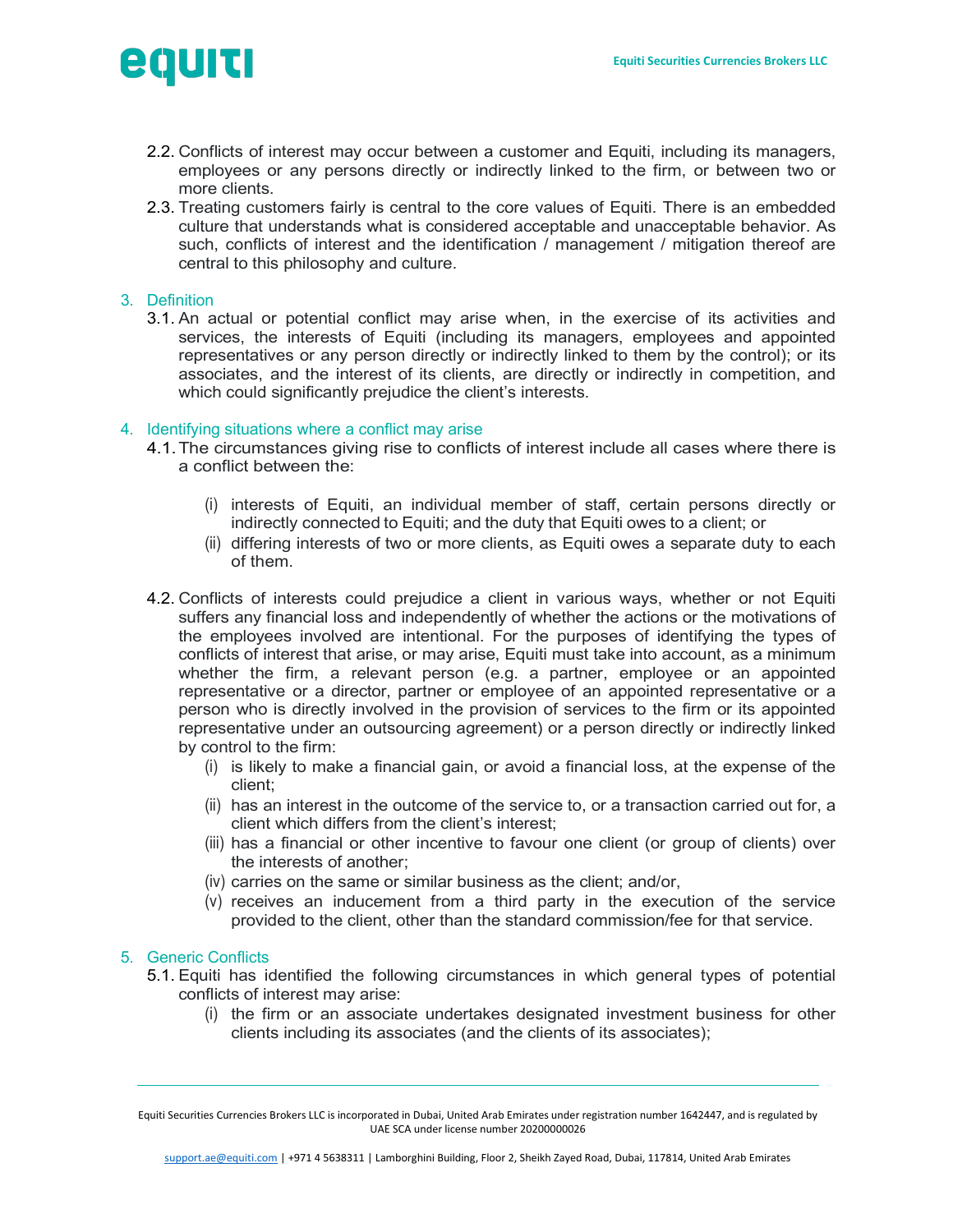

- (ii) a partner or employee of the firm, or of an associate, is a director or partner of, holds or deals in securities of, or is otherwise interested in any company whose securities are held or dealt in on behalf of a client;
- (iii) a partner or employee of the firm, or of an associate, is involved in the management of any company whose securities are held or dealt in on behalf of a client;
- (iv) a transaction is effected in units or shares of a fund or company of which the firm or an associate is the manager, operator or adviser;
- (v) a transaction is effected in securities in respect of which the firm or an associate, or a partner, director or employee of the firm or an associate, is contemporaneously trading or has traded on its/their own account or has either a long or short position; and / or, the firm may, when acting as agent for a client, match an order of the client with an order of another client for whom it is acting as agent.

## 6. Prevention and management

- 6.1. Equiti has identified specific potential conflicts of interests, which may arise in relation to its activities. The general nature and/or source of these conflicts will be disclosed to clients before undertaking business in sufficient detail to enable the client to make an informed decision about the service in the context in which the conflict has arisen. For each potential situation, Equiti has analysed whether or not the risk is actual or potential for one or more of its clients.
- 6.2. It is not always possible to prevent actual conflicts of interest from arising.
- 6.3. In that case Equiti will try to manage the conflicts of interests by segregating duties where possible or by establishing information barriers. In certain circumstances, Equiti may have to decline to take on a new client.
- 6.4. If Equiti considers developing new products or services or making other changes to its business model or operations, Senior Management will consider whether any additional potential conflicts of interest arise.
- 6.5. Senior management will update the "Conflicts of Interest Policy" and "Register of Potential Conflicts of Interest" as necessary on an ongoing basis and formally consider the continued adequacy of the arrangements on an annual basis.

#### 7. Inducements including gifts and hospitality

- 7.1. Equiti maintains business relationships with third parties who may remunerate Equiti in the form of management and performance fees, which can constitute monetary or nonmonetary benefits thereby impairing Equiti's fiduciary duties to the client. Such payments are classified as inducements.
- 7.2. Gifts and hospitality could lead to potential conflicts of interest. No employee may accept from, or give to, any person any gift or other benefit that cannot properly be regarded as justifiable in all circumstances. Policies and procedures have been implemented to ensure that staff and their connected persons do not offer or accept gifts or inducements which may give the perception that decisions or actions are not impartial.

Equiti Securities Currencies Brokers LLC is incorporated in Dubai, United Arab Emirates under registration number 1642447, and is regulated by UAE SCA under license number 20200000026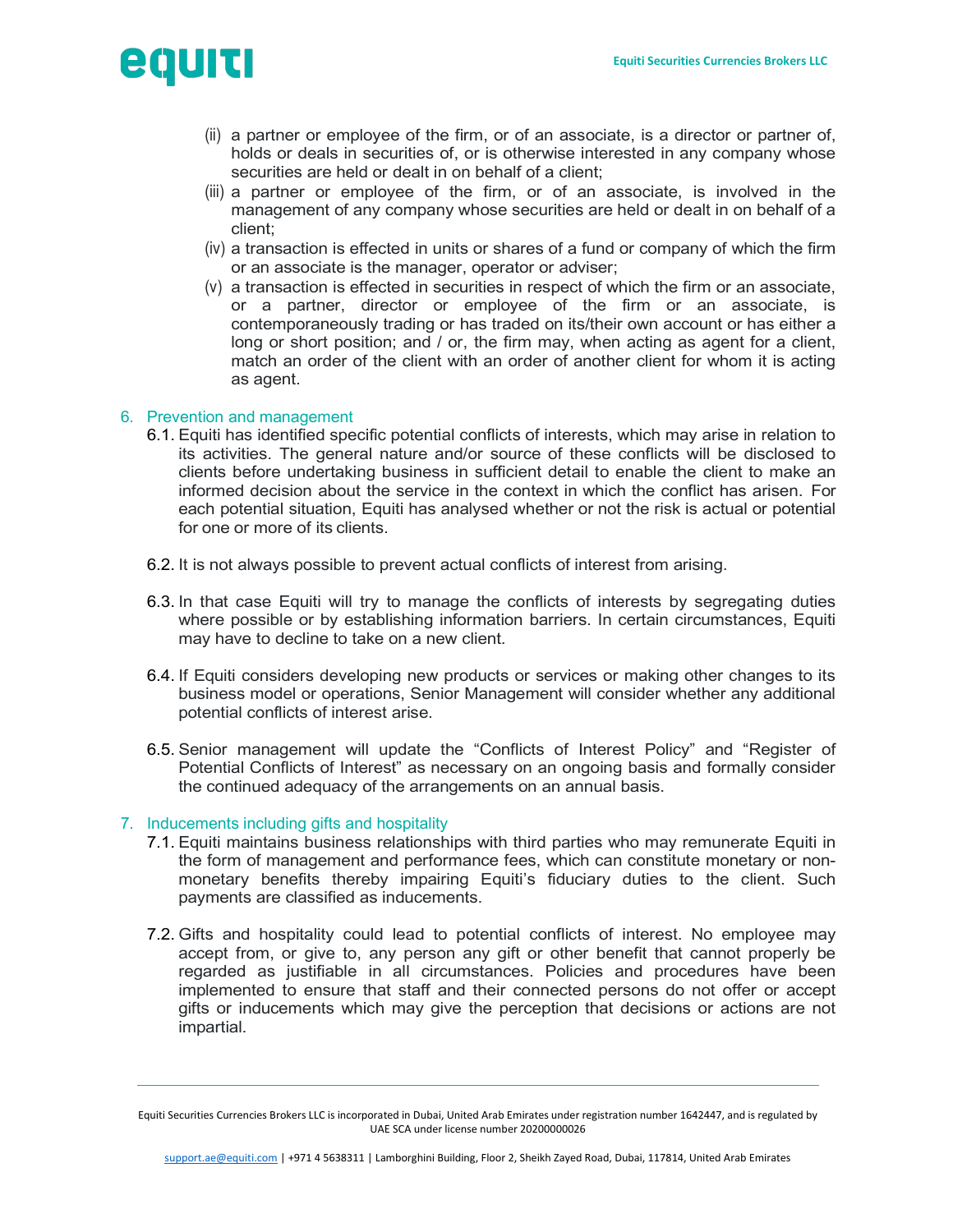

- 7.3. All employees must act with the highest standards of integrity to avoid any allegations of conflicts of interest.
- 7.4. A record is kept by the Compliance Officer of any gifts or hospitality received or given. Where an invitation to a hospitality event could be construed as being a business inducement, it must be declined and the Compliance Officer informed.

### 8. Personal account dealing

- 8.1. Employees may only undertake personal investment activities that do not breach applicable law or regulation, do not unduly distract from their employment responsibilities and do not create an unacceptable risk to the company's reputation. Transactions should also be free from business and ethical conflicts of interest. Employees must never misuse proprietary or client confidential information in their personal dealings and must ensure that clients are never disadvantaged as a result of their dealings.
- 8.2. Equiti's Personal Account Dealing Policy has been established to ensure that personal account dealing by members of staff comply with this policy. This includes a requirement for pre-deal approval from the Compliance Officer. Such permission is normally only valid for 24 hours.

#### 9. Outside employment, external directorships and business interests

- 9.1. No employee may engage in any additional occupation without the consent of the Company. In certain circumstances, consent may be withheld.
- 9.2. Employees must not accept personal fiduciary appointments (such as trusteeships, Director appointments or executorships other than those resulting from family relationships) without first obtaining written approval from the COO or the Compliance Officer.

#### 10. Aggregation of orders

10.1. Where Equiti aggregates the orders of clients, it must ensure that this does not work to the overall disadvantage of any client whose order is to be aggregated. Equiti makes reference to this within the Order Execution Policy.

#### 11. Disclosure

- 11.1. In certain cases, Equiti may disclose the general nature and/or source of potential or actual conflicts to its client in writing before undertaking business on its behalf so that the client can decide whether or not to accept these potential conflicts.
- 11.2. If it is not possible to avoid or manage a conflict of interest, Equiti may have no choice but to decline to provide the service requested.

#### 12. Segregation of Duties

12.1. There are several distinct tasks within the investment management business that could lead to potential conflicts of interest that are mitigated by them being segregated from the individuals directly involved in the task.

Equiti Securities Currencies Brokers LLC is incorporated in Dubai, United Arab Emirates under registration number 1642447, and is regulated by UAE SCA under license number 20200000026